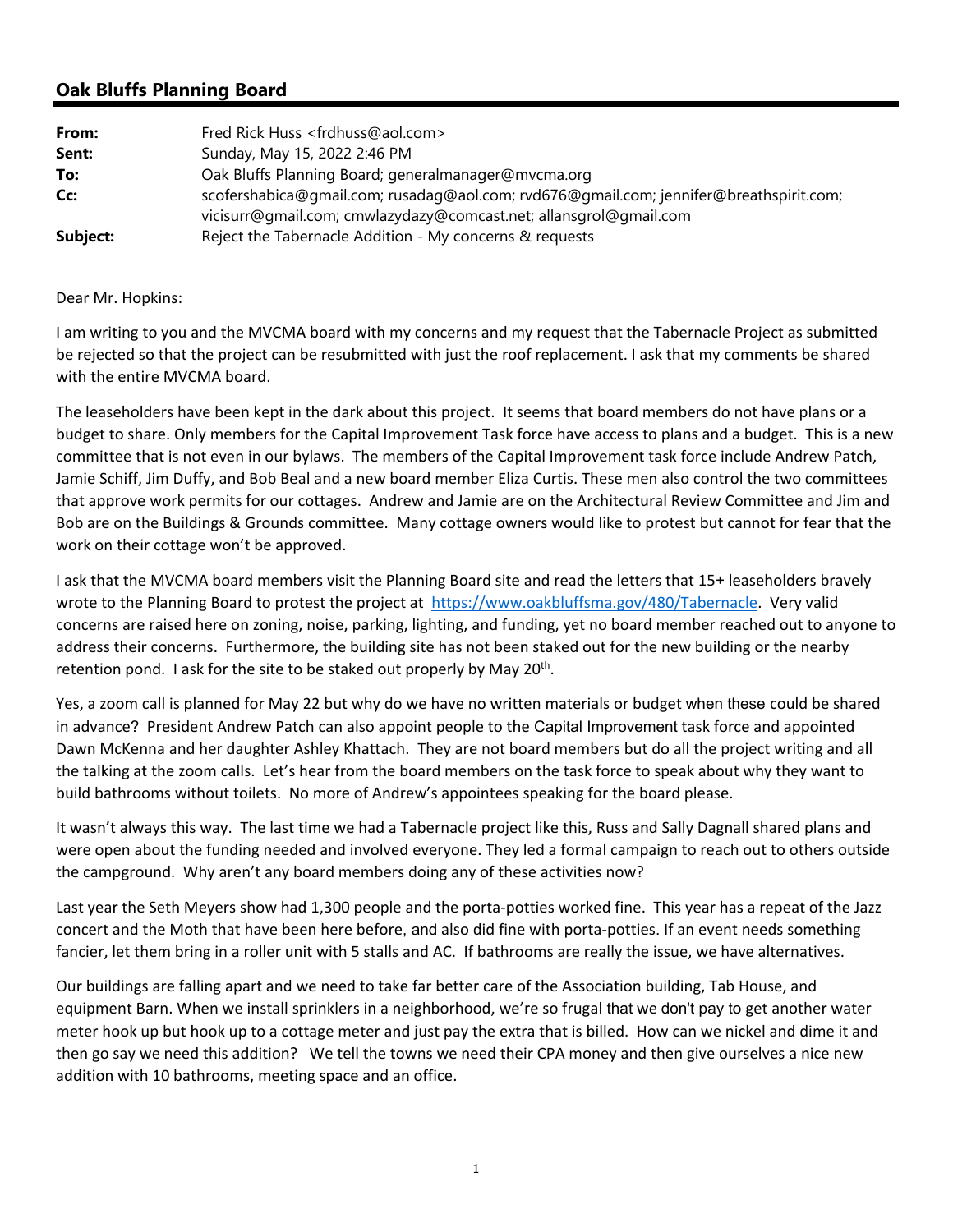I also include my letter below sent May 1 where I remind board members that we were told that this addition would be at no cost to leaseholders. I ask that if the MVCMA board members do not withdraw the proposal that the Planning Board reject it.

Regards,

Fred Rick Huss

Reply Reply All Forward © 2022 Yahoo

-----Original Message----- From: Fred Rick Huss <frdhuss@aol.com> To: planningboard@oakbluffsma.gov <planningboard@oakbluffsma.gov> Sent: Sun, May 1, 2022 3:01 pm Subject: Letter against the Tabernacle Project as submitted

Dear Mr. Hopkins,

My family has been in the campground for over a century and I am writing you as a third generation board member of the MVCMA. I am against the Tabernacle addition. Most every cottage owner is for the roof repair portion of the project. The addition should not be approved since it modifies the historical structure of the Tabernacle which is the heart of our community. I attended the April 28th Planning Board session where Ashley Khattach announced that the restrooms will be built without a wastewater permit. This should not be allowed.

Cottage owners have no say as legally we are just land tenants and the Board of Directors serves as our landlord. However, this addition will require a loan. The leaseholders are the loan collateral and the bank may require a leaseholder assessment and if you can't pay, you could lose your cottage. We have been given no budget and no plans are posted on the MVCMA website. The information on the Oak Bluff Planning Board site at https://www.oakbluffsma.gov/480/Tabernacle was the first time these documents have been available to leaseholders.

Worse, leaseholders were told the addition would ONLY PROCEED IF THE COST WAS FUNDED BY THIRD PARTY DONATIONS. Copied below are materials from the MVCMA website that are no longer available but remain on Facebook. Board of Director member Frank Gould's Facebook posting ofJuly 30th 2016 states that leaseholders will not pay for this addition. It's ironic that the addition we were told was to be funded by "donations and grants" is now set to become the largest debt the MVCMA will ever take on in its 185 year history and that as a cottage owner, I will be forced to pay for it. I ask that the Planning Board not approve the project and direct the MVCMA Board of Directors back to the drawing board to just move forward with the roof replacement that has the full support of the campground and the Oak Bluffs community.

Regards,

Fred Rick Huss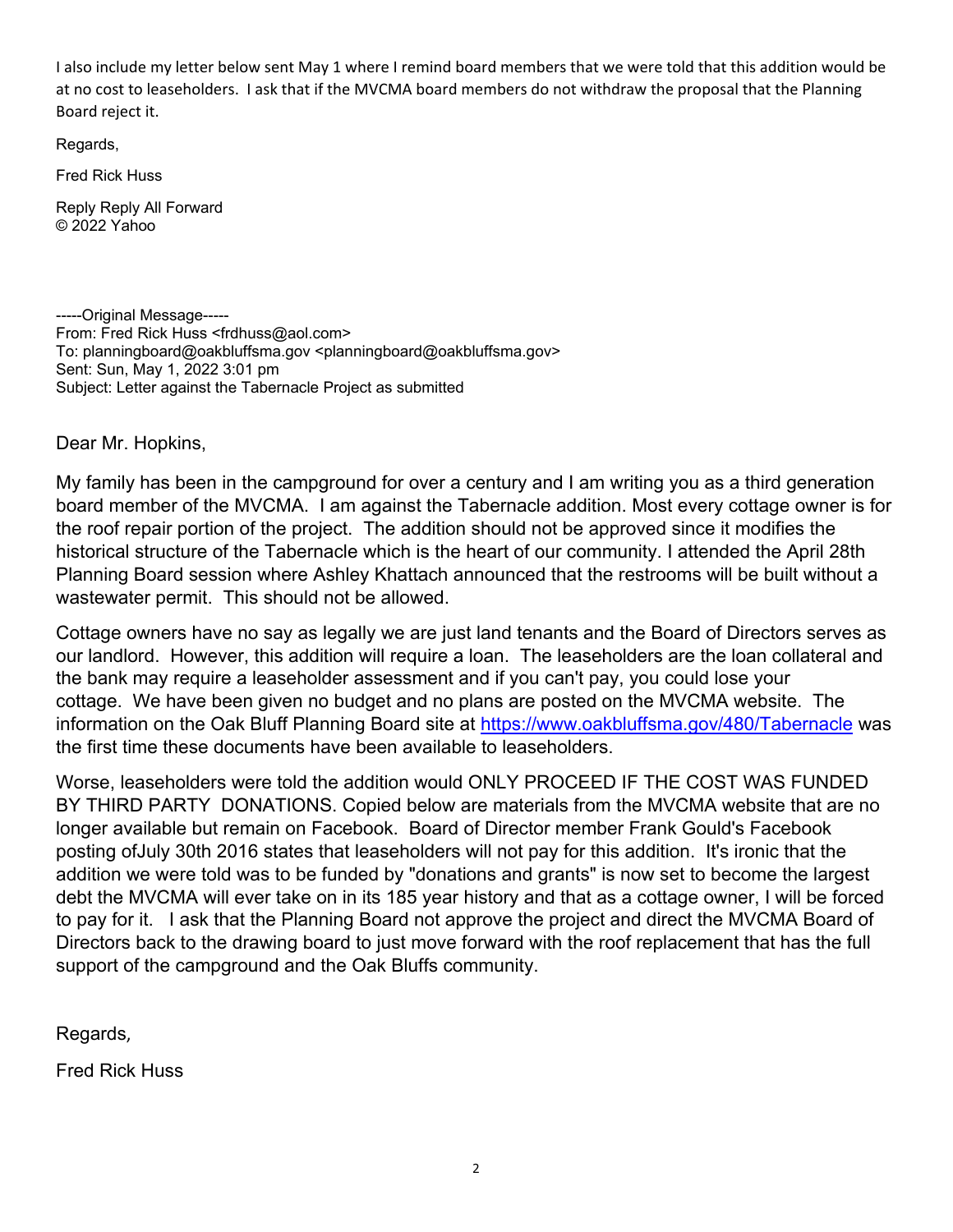Copied from Frank Gould's posting: "The addition would proceed only if the cost could be funded by third party donations and grants....This addition will provide MVCMA with new sources of funding....with a Tabernacle that could energize the Arts on the island, more donors and foundations would, as we have have been repeatedly told, look more favorably upon the funding needs of the MVCMA.

Frank Gould's Posting - Proposed Tabernacle Addition posted to Campground Virtual Town Square Facebook Page Post of July 30, 2016

**Frank Gould** Below is the text of a document (without the photographs) that has been prepared in connection with this proposal:

# Proposed Tabernacle Addition

Green Room/Dressing Room/Staging Area/Public Toilets

MVCMA is considering a proposal to add a staging area, green/dressing room, storage area and public toilets to the rear of the Tabernacle where what has become the porta potty village is today. This proposal is at an early stage of discussion by the Board of Directors. If erected, this addition would be the most significant change to the Tabernacle since 1901 but the addition would be similar to the original 1879 design. The addition would proceed only if the cost could be funded by third party donations and grants.

### Will the Tabernacle remain a historic structure?

Certainly the proposed addition represents a change. However, it is not in substance much different than the many changes that have already occurred to the Tabernacle, including the concrete floor, audio and visual enhancements, the chairs purchased from Sears & Roebuck in the late 1800s and so on. The proposed structural change does represent something new but is designed to copy the rear exterior of the Tabernacle that originally existed behind the stage in 1879 but was torn down in the 1901 because of rot. The MVCMA apparently lacked the funds to restore the rear of the stage at that time. Quite simply, the proposed exterior structure would not surprise a Campgrounder from 1879. It would substantially be the same exterior structure, with some modifications, that existed in 1879. The US Department of Interior has reviewed this proposal and has concluded that "the project meets the Secretary of Interior's "Standards for the Treatment of Historic Structures."

# What will the expansion not do?

It will not affect the interior space of the Tabernacle. The stage and the seating areas will remain unchanged. Indeed, from the seating areas, you will not see any change. Only from the exterior rear of the Tabernacle, which is unattractive today, will be changed in a way that is more pleasing and consistent with the overall design of the Tabernacle.

# What will change?

The Tabernacle will simply be more functional. The stage will now have a backstage area whereby actors, musicians, lecturers, dancers and even brides can enter the stage from the rear of the stage. Today, they need to climb the steps in plain sight of the audience. As one foundation observed, the MVCMA stage is nothing more than an elementary stage that will not support many of the performing Arts and makes all productions more difficult. The existing stage makes certain stage productions, as we have discovered, challenging and unattractive to performing groups particularly theatre and dance groups. The addition will make the stage a fully functional stage.

The backstage, which will be added to the exterior rear wall of the stage, will house a so-called green room which will be space that performers can wait and dress. Further, the backstage will possess a heated room to store our Steinway piano and audio/visual equipment. Today, we send the piano away for winter storage and house our audio/visual equipment in the Association Building. In addition, the new wing of the Tabernacle--the West Wing- will house public toilets including toilets for handicapped persons. Today, we employ expensive and unsightly porta potties that require frequent and noisy servicing. The potties cost MVCMA approximately \$10,000 a summer season.